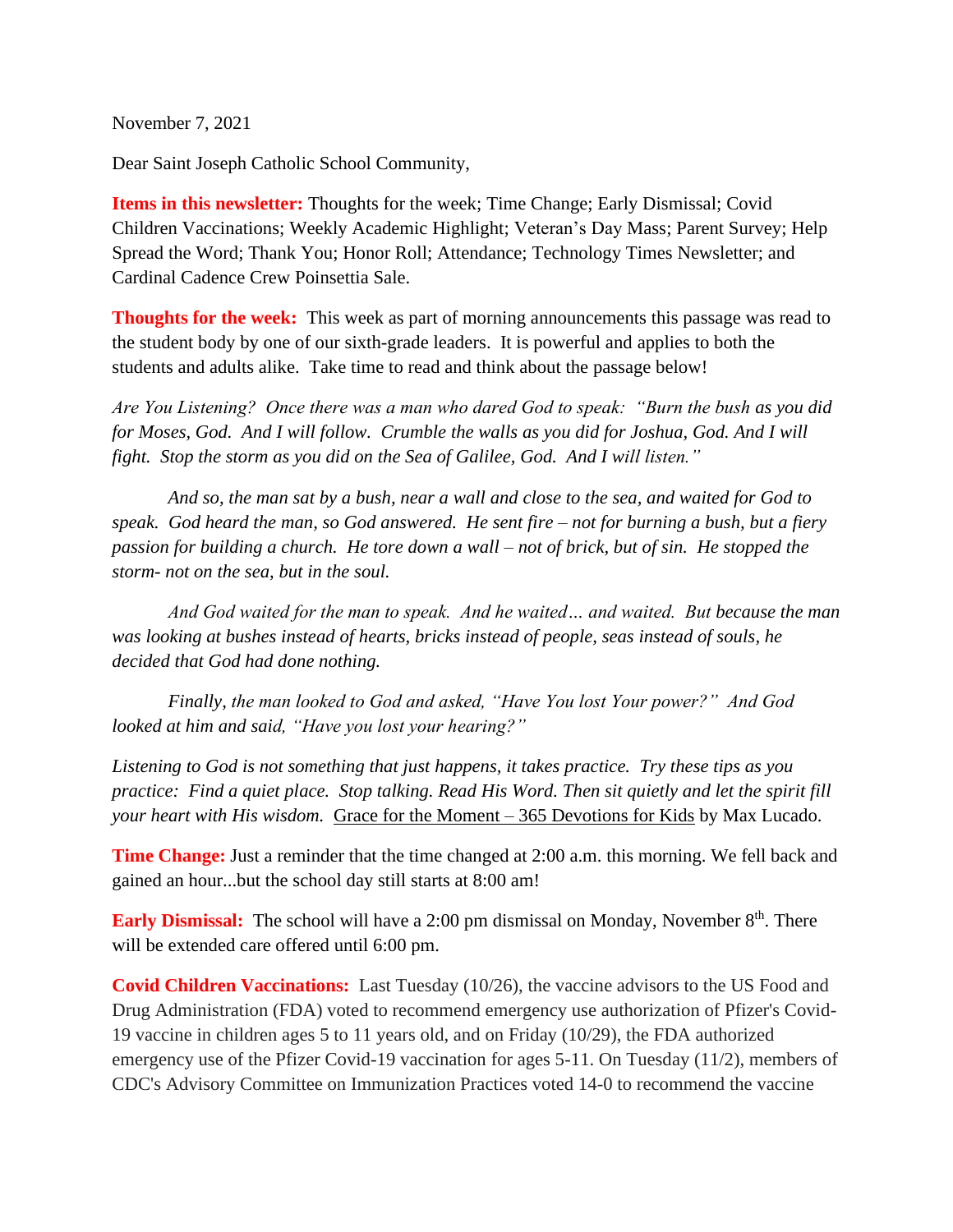for the younger children, and CDC Director Dr. Rochelle Walensky signed off on the vote Wednesday night.

The choice to give the Covid vaccination is a parental choice. If you decide to vaccinate your child, please share that information with our School Nurse, Jessica Eadon [Jeadon@stjosdevine.com.](mailto:Jeadon@stjosdevine.com) The school will be tracking those who are vaccinated for the purpose of quarantining. Students who are fully vaccinated or have tested positive for COVID in the past 90 days and do not have symptoms will not be required to quarantine.

Here are resources from the American Association of Pediatrics about the vaccine:

[https://www.aap.org/en/pages/2019-novel-coronavirus-covid-19-infections/covid-19-vaccine](https://www.aap.org/en/pages/2019-novel-coronavirus-covid-19-infections/covid-19-vaccine-for-children/why-covid-19-vaccines-are-important-for-children/)[for-children/why-covid-19-vaccines-are-important-for-children/](https://www.aap.org/en/pages/2019-novel-coronavirus-covid-19-infections/covid-19-vaccine-for-children/why-covid-19-vaccines-are-important-for-children/)

[https://www.aap.org/en/pages/2019-novel-coronavirus-covid-19-infections/covid-19-vaccine](https://www.aap.org/en/pages/2019-novel-coronavirus-covid-19-infections/covid-19-vaccine-for-children/)[for-children/](https://www.aap.org/en/pages/2019-novel-coronavirus-covid-19-infections/covid-19-vaccine-for-children/)

**Weekly Academic Highlight:** Each week, in Sunday notes I will be sharing some of the exceptional things I see happening in our classrooms. This past week I had the opportunity to visit a  $3<sup>rd</sup>$ -grade classroom. The class was learning/reviewing their multiplication facts. I was extremely impressed by the enthusiasm the students exhibited for the activity. The activity was a fun and creative way to help the students remember the 2-12's based on popular tunes. I was able to hear students recite the 12's , which was to the tune of "Take me out to the Ballpark". Great things are happening at SJCS!

**Veteran's Day Mass:** We are hosting a Veteran's Day Mass on Friday, November 12, 2021, at 8:15 a.m. We invite all members of the military in our school family to join us (in uniform if possible) so that we can recognize you and thank you for your service.

**Parent Survey:** As part of our AdvancEd accreditation, the school is required to survey our stakeholders annually. This year's survey is to help us determine our Catholic Identity characteristics. Our goal is to have 70% of our parents complete the survey. We value your opinion and ask that you take the time to complete one survey per adult **by Friday, November 19th 11:59p**. To complete the survey, please go to: [https://eprovesurveys.advanc](https://eprovesurveys.advanc-ed.org/surveys/#/action/178795/p883)[ed.org/surveys/#/action/178795/p883](https://eprovesurveys.advanc-ed.org/surveys/#/action/178795/p883) please select Saint Joseph – Columbia from the pulldown menu.

Be assured, your response to this survey is anonymous. Your honest opinion is appreciated. Thank you for your time and attention to this matter.

**Help Spread the Word:** Saint Joseph Catholic School is trying to build our social presence on Niche, a popular school search tool. Please take a minute to write a positive review of our great school. Your review will help us recruit new families and their students to our school. Please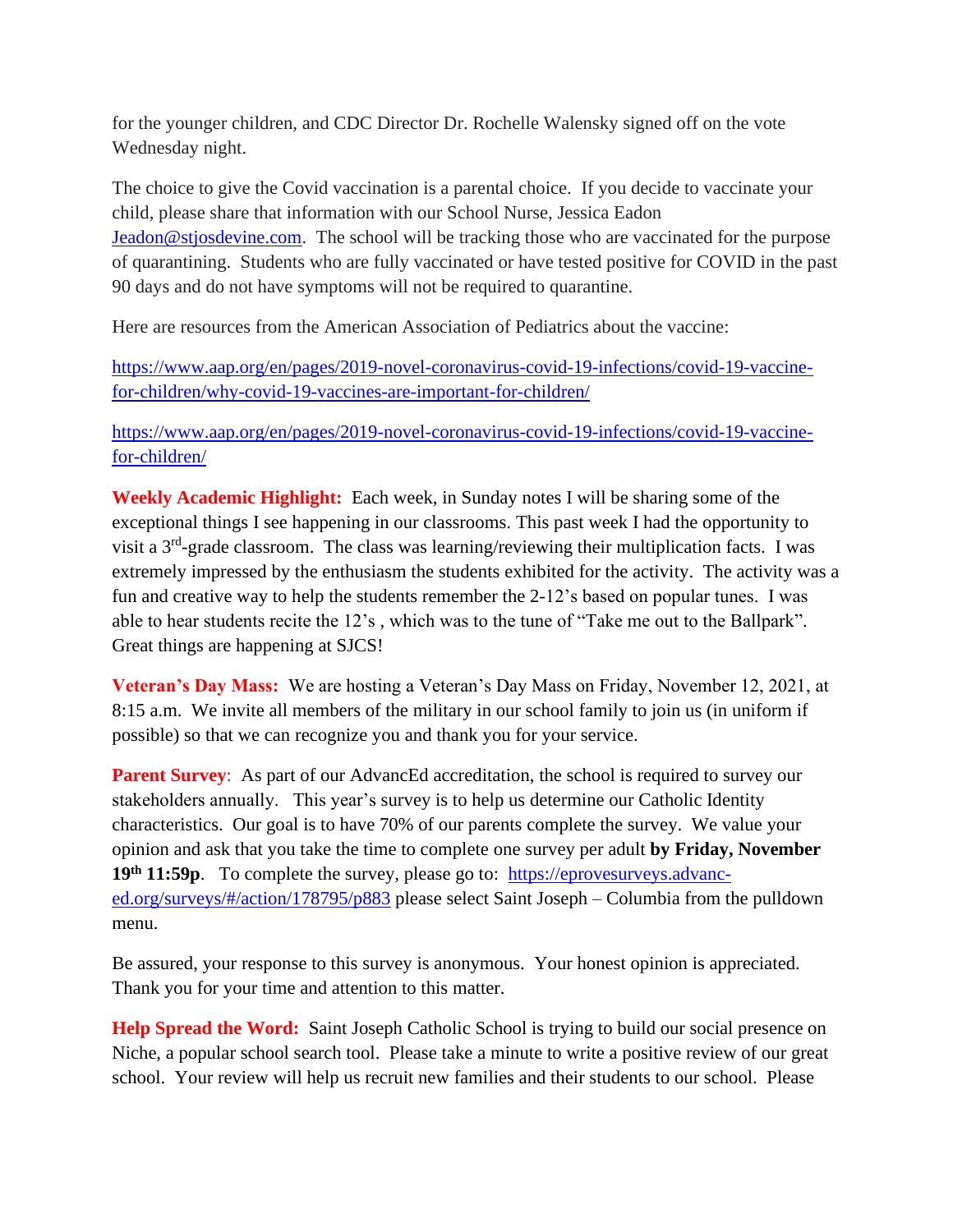follow the link below to our schools' Niche page: [https://www.niche.com/k12/st-joseph-school](https://www.niche.com/k12/st-joseph-school-columbia-sc/)[columbia-sc/](https://www.niche.com/k12/st-joseph-school-columbia-sc/)

**Thank you:** A big thank you to PTO President Carla Goff and her team of parent volunteerswho helped make eight PTO Pizza Lunches successful. It was wonderful to see so many families on campus and we look forward to future family events in our school community.

**Honor Roll:** We are pleased to announce the Honor Roll students for the first quarter of the 2021-2022 school year. Congratulations, students!

## **4th Grade Honor Roll:**

**A** – Matthew Bowie, Delaney Brown, Harrison Bruner, Caedon Buchanan, Keegan Butler, Lola Catalano, Joshua Culberson, Campbell DeFreese, Jack Ford, Wyatt Hope, Lucy Hoppmann, Patrick Horan, Molly Jane Kaminski, Harry McLeod, David Regan, Banks Wingo, Chloe Xu

**A/B** - Helen Asay, Will Bigger, Jessica Bradley, Wyatt Burckhard, Mills Coco, Bradford Collins, Nick Duke, Addie Ferriell, Amy Gorrin, Rowan McLeod, Justin Nguyen, John Rollins Porter, Connor Smith, Mae Warren, Rocco Williams, Mason Wittmann

## **5th Grade Honor Roll:**

**A** – Anna Maria Alexander, Bryn Alexander, Isabella Alexander, Sofie Cepeda, Riyler Coffman, Jane deTreville, Boland Dupree, Leighton Ford, Johnny Foster, Reese Gabelman, Ava Gray Goff, Ellison Judy, Sid McDonnell, Presley Toler, Sadie Tyer, Graham Walsh, Crosby Weymers

**A/B** - Adrian Branham, Madison Ferrante, Anna Fuller, Foster Marsh, Trey Meetze, Cooper Romine, Mary Seiner, Avery Shaw, Florence Shell, Evie Van Sant, Evelyn Wilson, Patrick Wilson, Alexander Yarnall

## **6th Grade Honor Roll:**

**A** – Lucy Alphin, Louise Arrington, Valentino Bassante, Madeline Bowie, Logan Cacioppo, Eliza Davis, Eady deTreville, Watson Dupree, Logan Giusti, Riley Hooks, William Maloney, Harper McLeod, Marshall Moffitt, Will Sexton, Blakely Timmons, Dylan Williams, Sophie Xu

**A/B** - Jack Bigger, Abby Bodman, Callum Bruner, Michael Carlson, Stella Catalano, Emma Heyward Cathcart, Mathan Hinton, Caitlin Macdonald, Catelyn Roberson, Kylie Smith, Matthew Soto, Deagan Thompson, Emma Thompson, Brady Mock, Owen Tyer, Taylor Williams, Elliott Wise, Lily-Kate Woodard

Attendance: As outlined in our Parent-Student Handbook, we truly appreciate you keeping your child/children home when they do not feel well. Our policy is that for an absence to be excused, we need a doctor's note unless your child has been put into the Covid protocol by the school.